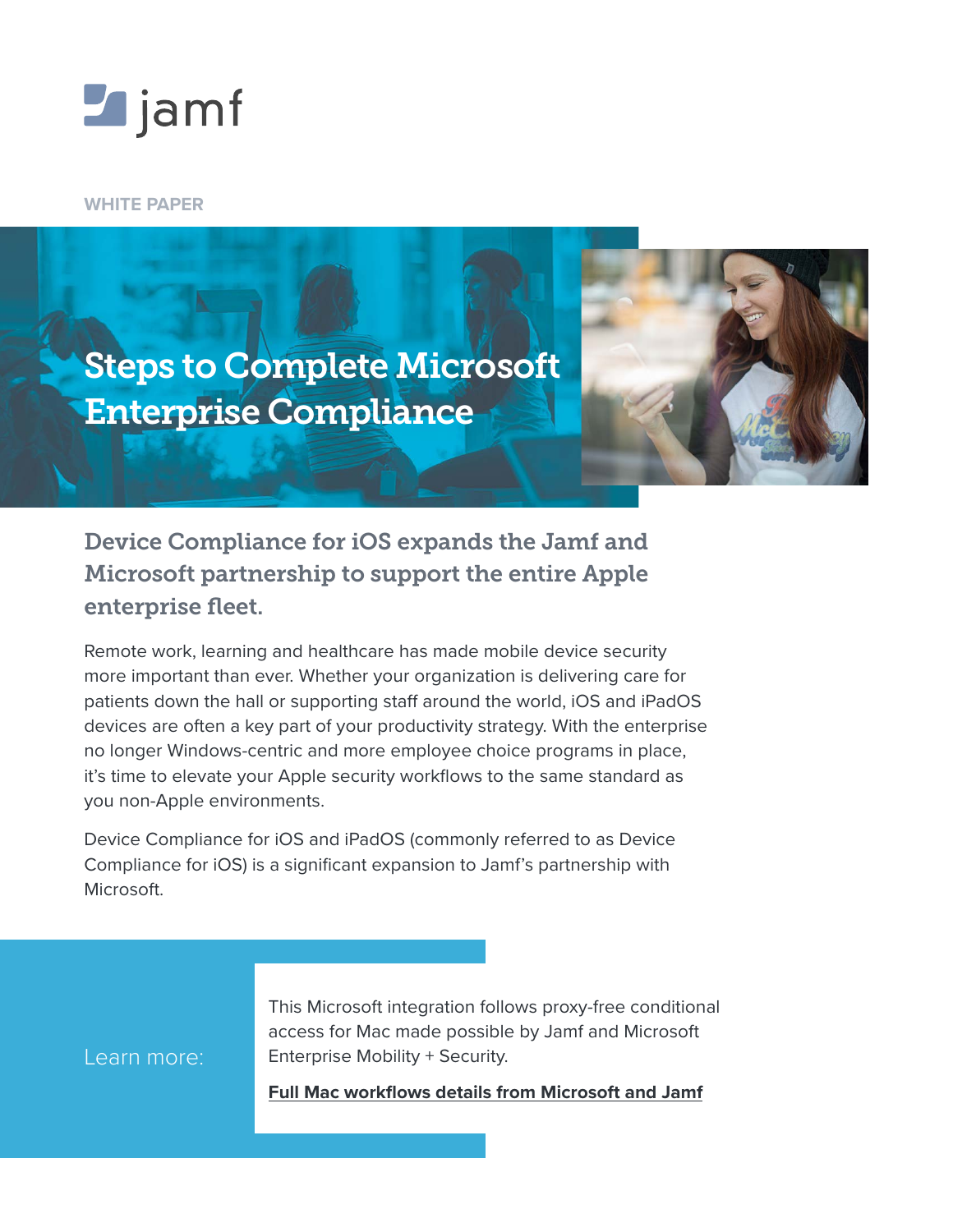#### **The evolving Jamf and Microsoft partnership**

### **2017**

**Jamf and Microsoft announced a first-of-its-kind partnership to bring Conditional Access to the Mac.**

Jamf and Microsoft Enterprise Mobility + Security (EMS) partnership, which provides an automated compliance management solution for Mac devices accessing applications set up with Azure AD authentication. This collaboration leverages conditional access to ensure that only trusted users are accessing company data.

#### **2018**

**Jamf expanded its integration to create a more seamless login experience for end users.**

Jamf and Microsoft technology integration that offer a more seamless login experience for end users. With Jamf Pro, Jamf Connect and Microsoft Enterprise Mobility + Security (EMS), users can log in to a new Mac with Microsoft Azure Active Directory credentials, eliminating the need to create and manage a local username and password on an end user's Mac.

### **2020**

**Jamf further expanded its partnership with Microsoft first-to-market conditional access for Apple mobile devices.**

Organizations already enjoy the ability to leverage Conditional Access on macOS devices, by sharing inventory data from Jamf with Microsoft Endpoint Manager. The expanded collaboration between Jamf and Microsoft adds iOS support. Now IT teams can prevent an authorized user from using any macOS or iOS device that does not comply with security policies, and leverage Jamf Self Service for remediation to secure and support their entire fleet of Apple devices.

## Who needs Device Compliance for iOS

Device Compliance for iOS is for everyone. Organizations with hybrid environments, organizations with different leads for IT and Information Security teams, any organization with Apple devices and Microsoft will benefit from Device Compliance for iOS.

Organizations already enjoy the ability to leverage Conditional Access on macOS devices by sharing inventory data from Jamf with Microsoft Endpoint Manager. Now IT teams can prevent an authorized user from using any iOS device that does not comply their organization's security policies and leverage Jamf Self Service for remediation.

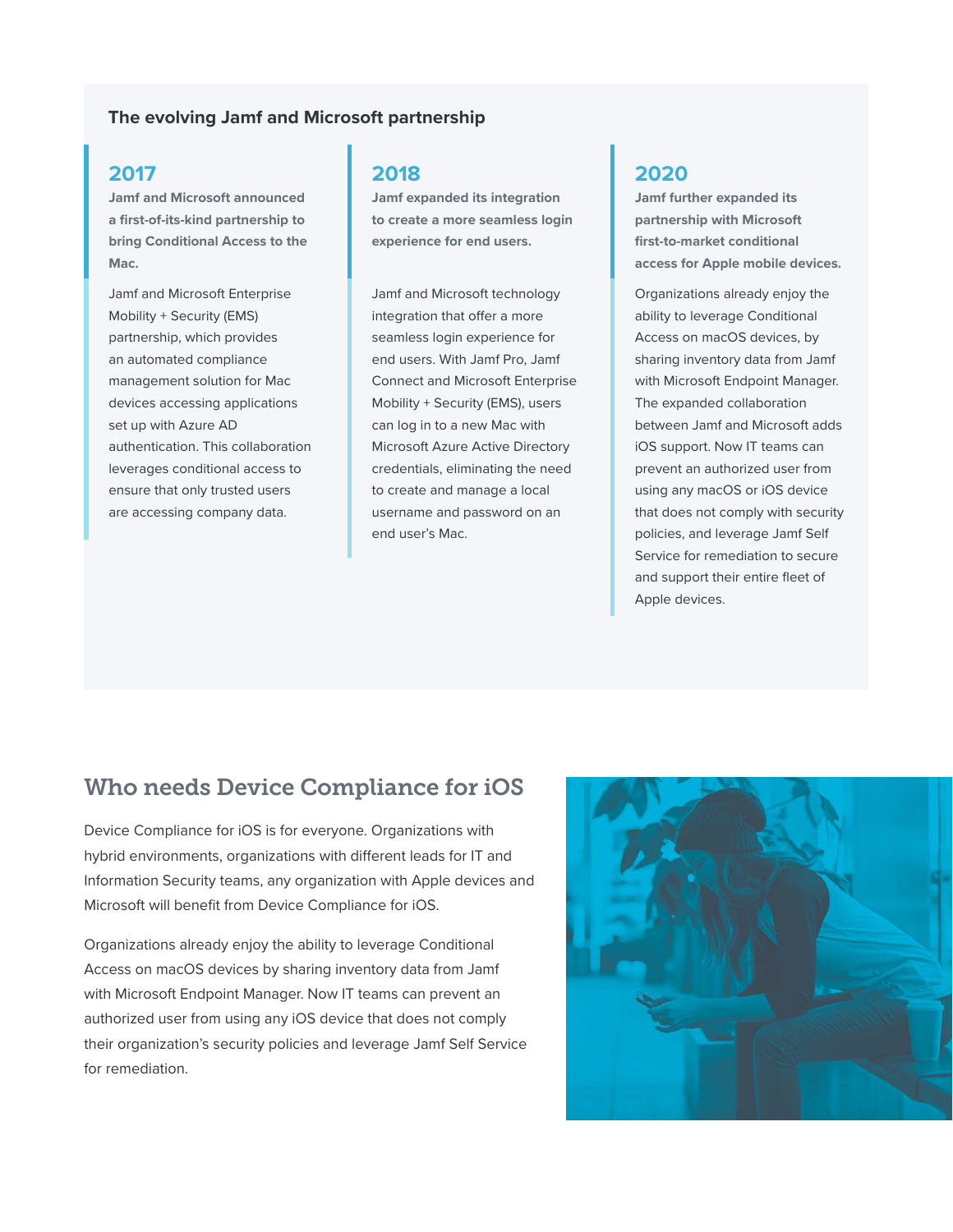

# How it works

### **Establish compliance criteria:**

With Device Compliance for iOS, admins can establish compliance criteria to ensure that iOS devices meet security standards before accessing organizational resources.

#### **Scope compliance criteria:**

Leveraging patented Smart Groups to scope compliance criteria, Jamf Pro verifies device compliance and then passes a "compliant / not compliant" flag back to Microsoft Azure AD.

#### **Report compliance**:

The device information collected by Jamf is then sent to Azure AD. Because Azure AD holds the information scoped by Jamf Pro on the device record and reads the flag before granting access for each and every sign in to company resources, like OneDrive, Outlook, etc., company assets, data and resources are better protected and secure.

#### **Remediate:**

If a device is flagged "not compliant," access is denied and remediation is required for the end user to continue. The denied end user is directed to Jamf Self Service to begin the remediation process to be brought back into compliance.

# What you need to get started

- Jamf Pro integrated with Microsoft Endpoint Manager
- Smart device group that contains the devices you want to monitor for compliance
- Jamf Pro user account with Conditional Access privileges
- A Conditional Access policy to require devices be marked as compliant in order to access your organization's resources
- Microsoft Enterprise Mobility + Security (specifically Microsoft AAD Premium and Microsoft Intune)